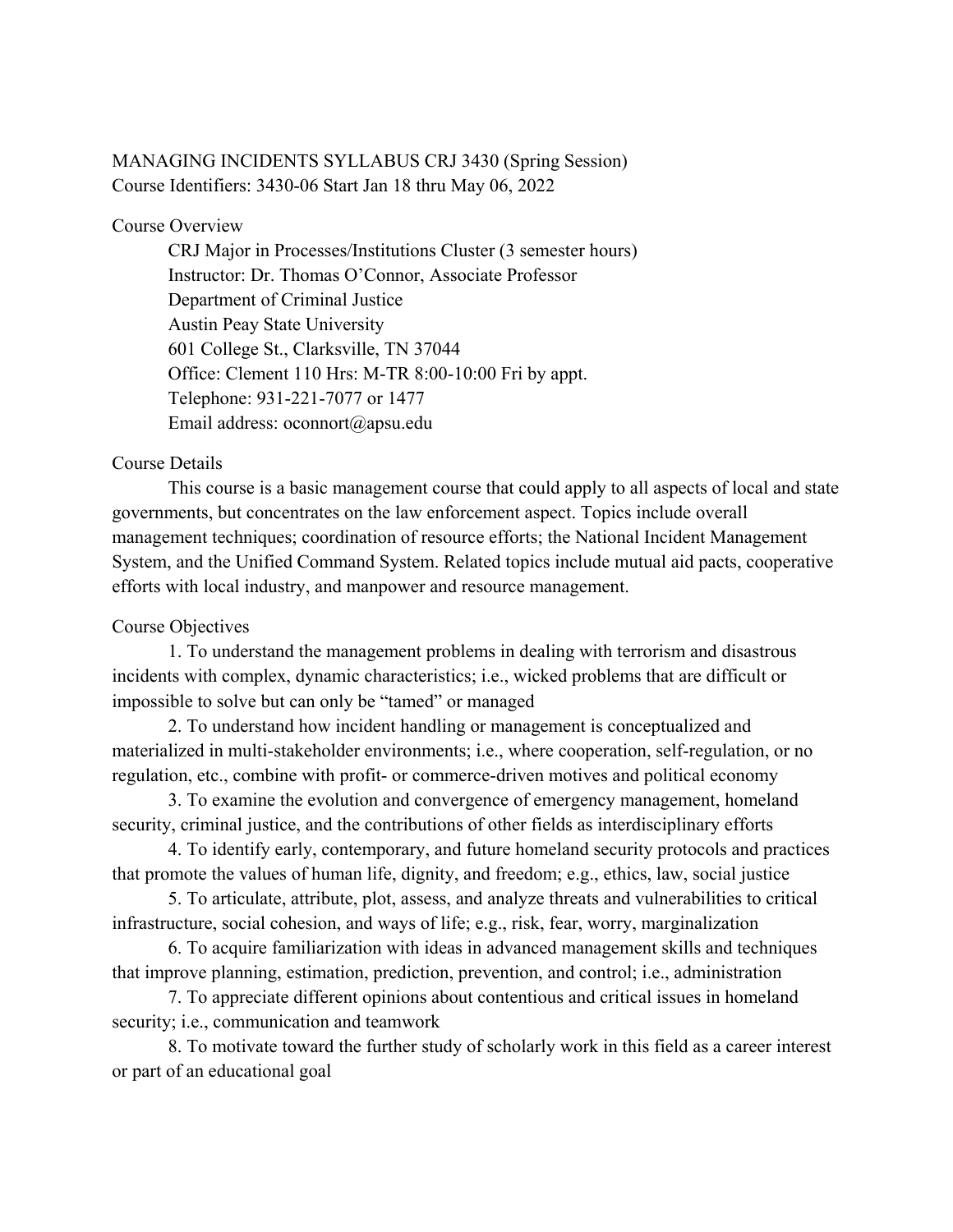# Attendance Policy

On-ground course interaction takes place 100% in the assigned classroom at scheduled times. Penalties for absenteeism and/ chronic lateness/leaving consist of point drops in assignment scoring, and separate point drops in overall course average if the problem exceeds 25% of total allocated class time. In addition, there is a gradebook item called DiscRate which is continually updated based partially on attendance. Online course interaction (instructor-tostudent, student-to-student) is delivered 100% online via a learning management system called DesireToLearn (D2L) in OneStop.apsu.edu, and student attendance is defined as active participation in their shell of the course. Monitoring of attendance is also done via a statistics tracker which records logins and time spent in various areas. At least two or three logins per week are expected and time spent should be appropriate to learning purposes and support working toward assignments. Failure to comply with these guidelines and their enforcement will likely produce a full letter drop or more in the final grade. [APSU Policy 2:041 University](https://apsu.policytech.com/docview/?docid=100&public=true)  [Excused Absences for Students](https://apsu.policytech.com/docview/?docid=100&public=true) governs the consequences of violating attendance policies as well as what differentiates an excused from unexcused absence.

#### Reading Requirements

The main textbook for the course is Gaines, L. and Kappeler, V. 2019 or 2020 is the year I believe for the second edition - *Homeland Security & Terrorism*, 2e. NY: Pearson. It has an ISBN of 9780135204931 in loose-leaf format and may be cheaper in other formats or from different sources. It is a short and easy read. I will provide you the PowerPoints for it and I will be utilizing but modifying its test bank for exam construction. Another exam will be over the instructor-provided readings called "*OConnorNotes*" and quizzes will come from suggestedprovided readings like Britz, *The Technological Terrorist*, Cavelty, *Critical Infrastructure Protection*, and Mandel, *Disaster Security*. Additional readings may be forthcoming. Some quiz performance may count toward exam grades, and a pop quiz can be over anything.

Basic requirements for succeeding in this course include having a computer, Microsoft Word or word processor, a good pdf reader, an Internet Browser, a good Internet connection, and mastery of the APSU OneStop and D2L platforms. This course has no Bandwidth-intensive features like videos, chats, or Zoom meetings. Exams are NOT proctored because questions are mostly based on connections between ideas rather than simple page-lookup factoids. There are small bonuses associated with turning work in ahead of time and minor penalties for turning work in late.

Structure of Reading Schedule and Approximate Due Dates for Exams & Assignments

Week 1 – Gaines book chs. 1-4 Foundations, Apparatus, Planning, and Law

Week 2 – Continue reading Gaines and start reading OConnorNotes

Week 3 – Continue Gaines and OConnor

Week 4 – Read Gaines 5-14 and OConnor, Assemble Teams for Scenario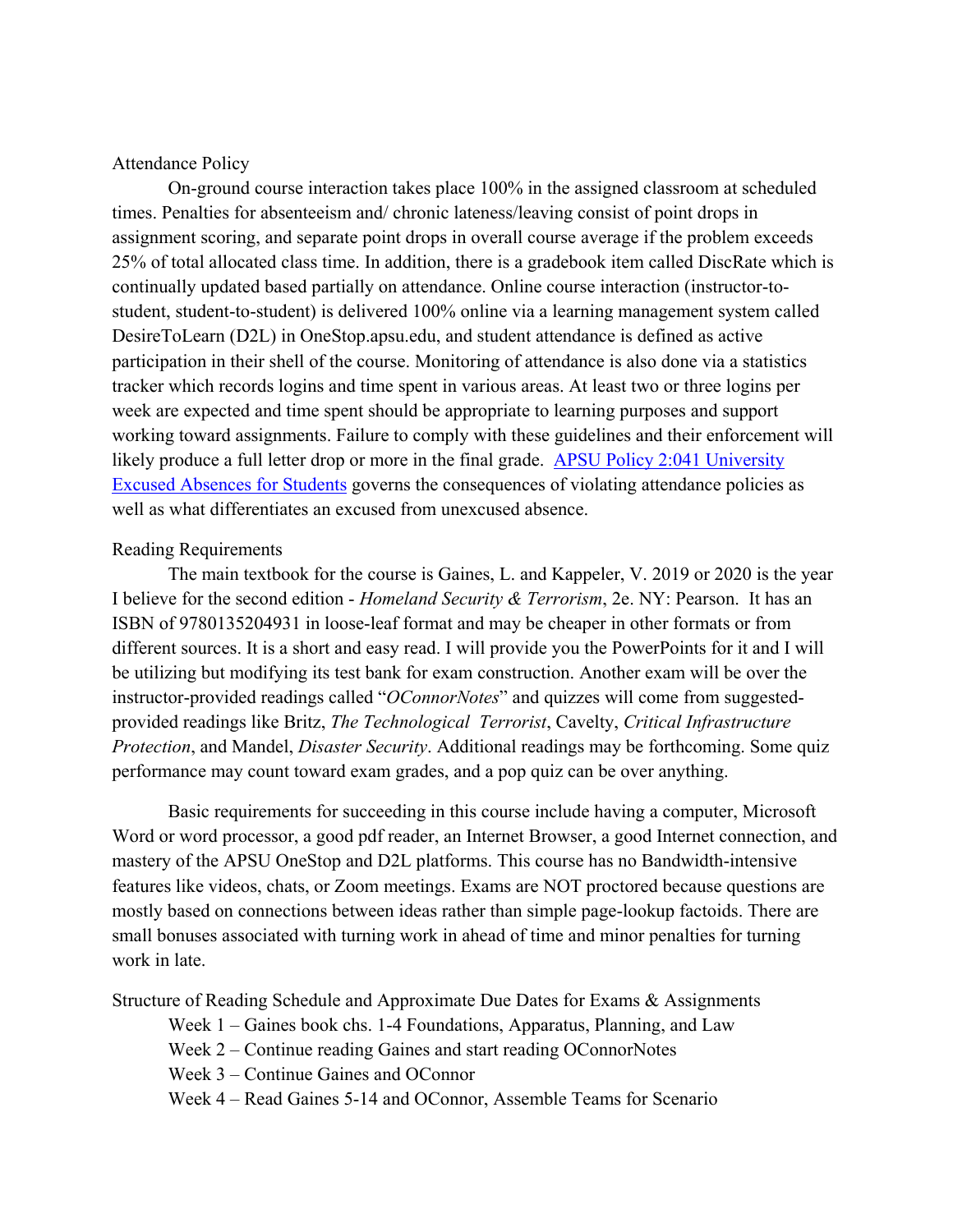Week 5 – Continue Gaines and OConnor, Suggested Readings

Week 6 – Continue reading, Teamwork

Week 7 – Continue reading, First Essay due, Teamwork

Week 8 – Exam over Gaines or OconnorNotes, Teamwork

Week 9 – Exam over Gaines or OConnor, Teamwork Progress Report due

Week 10 – Suggested Readings, Teamwork and/or Scenario Refinement

Week 11 – Instructor-led and Student-led Discussions, Teamwork

Week 12 – Pop Quiz around here, Second Essay due, Teamwork

Week 13 – Guest Speaker or Discussions, Teamwork

Week 14 – FEMA Report, CritPpr due and Final Teamwork Report due

Week 15 – *Wrap-up* week (no further readings will all Exams, Quizzes, or other assignments that may have been put off)

Basis and Methods for Grading

The overall grade scale used in this course is a 10-point scale, although the instructor reserves the right to raise or lower the scale as circumstances demand. Borderline scale scores are often rounded up, and I sometimes give a "bump" in scores on previously graded assignments based on improved later assignments. Please do NOT turn things in too early just to get them over with. Edit your work before submittal. Your first posted grade (and an ongoing one) will most likely be the discussion/participation gradebook item called DiscRate which may go up and down during the term (down if reflecting penalties), but should safely "max out" for most of you based on regular participation. I keep the gradebook updated regularly, often as much as two or three times a week. Here is a weighted percentage listing of the assignments.

15% (pts) – Multiple Choice exam – over main textbook, due as noted in schedule, call it MT

15% (pts) – Multiple Choice exam – over instructor's notes, due as noted, call it the FE

5% (pts) – Multiple Choice pop quiz – can be over anything at any time

10% (pts) – FEMACert – your book report/review of FEMA docs at EMI read online

10% (pts) – CritPaper – your choice of a BIOSEC, WMDSEC, CYBER, or CIP event cycle topic

10% (pts) – Essay Paper #1 – your choice from Area A of the ideas posed in what's given

10% (pts) – Essay Paper #2 – your choice from Area B etc.

10% (pts) – DiscRate – attendance/participation (online & otherwise), subjectively assessed

15% (pts) – Team Leadership Scenario (*choose which team you want to be on now*). This assignment will run for weeks throughout the term, and it is evaluated progressively via a Progress (5pt) and Final (10pt) Report. In all scenarios, expect the impossible (worst) to happen, in lieu of any modifications or refinements that your team want AND the instructor agrees upon. You will analyze and outline the management problems and come up with a prioritized action plan. Pay attention to coordination, cooperation, and command issues, and rely on readings as appropriate.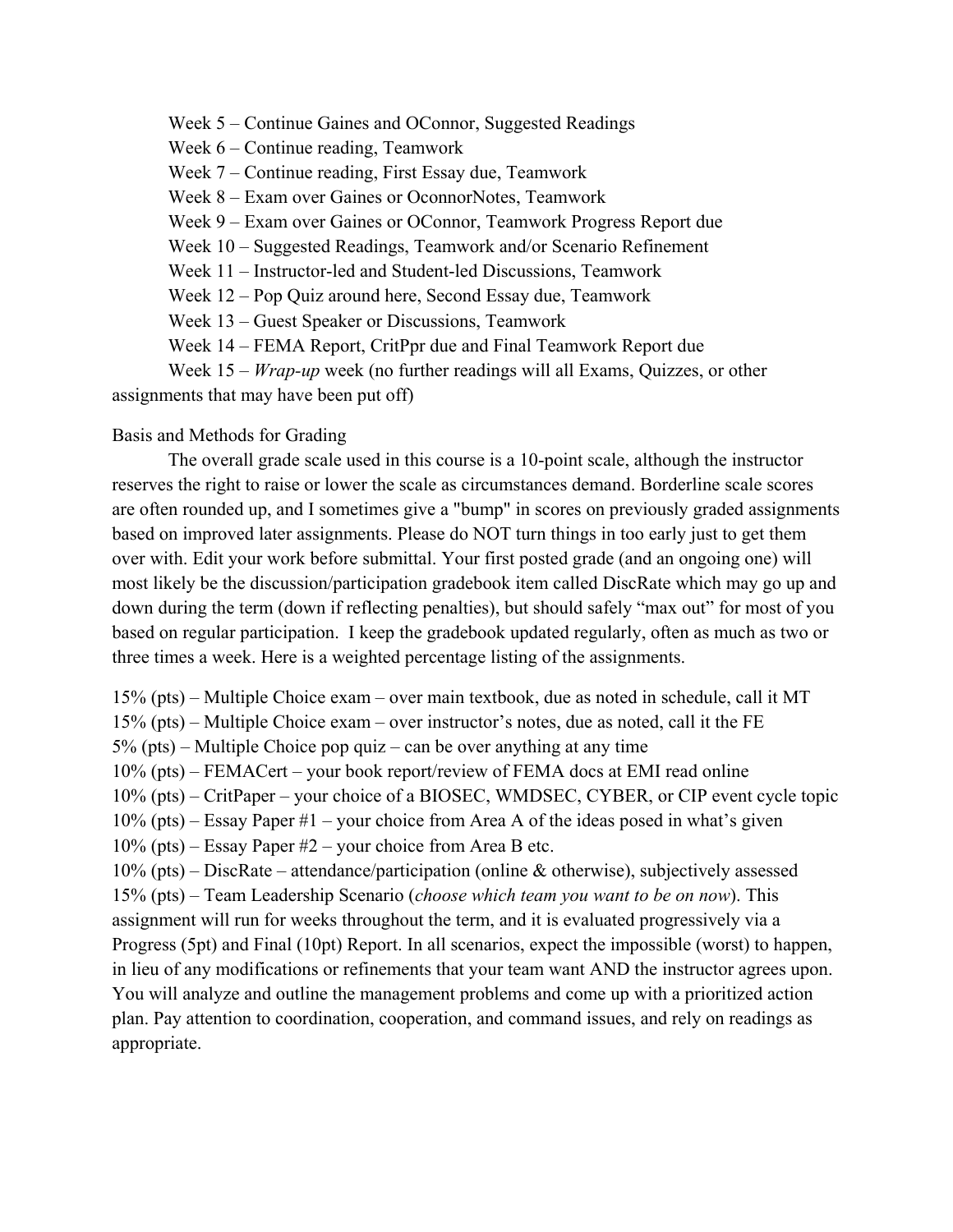Scenario Team#1 – While in the midst of a global pandemic (like the one now), a perfect EMP attack has occurred, producing a year or more of total North American blackout and while systems try to restore, a WWIII-style cyberwar breaks out but you have limited attribution and counterattack capabilities, along with computer experts and Big Tech who aren't on your side and meddling cyber-vigilantes who are. This is combined with skyrocketing domestic disorder; e.g., stock & currency collapse, looting, rioting, supply chain issues, energy shortages, food shortages, bad weather, and bad health (assuming anything). The whole mess seems to have started with state-sponsored terrorists (take your pick) who simply wanted to bring America down a peg, but the situation has deteriorated beyond that, with America's enemies (like Russia & China) carrying out very effective informatsionnaya. [This is the default group you belong to, unless you choose otherwise]

Scenario Team# $2 - A$  "derelict" U.S. President declares a debt jubilee that benefits his corporate cronies (but it cannot be proven among other things like why he declared all illicit drugs legal), and a skyrocketing white collar crime wave occurs. Cheating, swindling, fraud, and corruption are seemingly everywhere, and the gap between rich and poor widens. Domestic insurrection is in the air, and the final straw is when the President announces a sell-off of America's national park system (to the Chinese, Arabs, or whomever you like). A MacArthur scenario develops, and an unprecedented military coup d'etat takes place in America. You will examine the coup, its cycle, and how to deal with all the insurrectionary violence, which includes lone wolf terrorism and mass shootings. Meanwhile, enemies (like Russia and China) are taking advantage any way they can, there are massive waves of illegal immigration at the border, and the average American has a drug abuse problem. Come up with your best strategic plan.

 $A = 90-100$  $B = 80-89$  $C = 70-79$  $D = 60-69$  $F = 59/below$ 

# Assignment Details

The *multiple choice exams* represent standardized indexes of difficulty and discrimination, and most items will assess understanding and comprehension at medium levels, but some questions are difficult. For instance, with "analogy" questions like something X is to Y as large/small, round/square, etc., my best advice is to not over-think yourself. Questions follow a rough chronological order with the readings, but the extremely difficult ones will not coincide with information from any exact page number. Here is an example with the answer shown: #26. In a high-impact/low-probability risk scenario with complexities, what would be the name for a submodel that focuses thinking onto top-level target(s) in new and different ways? A. collateral\*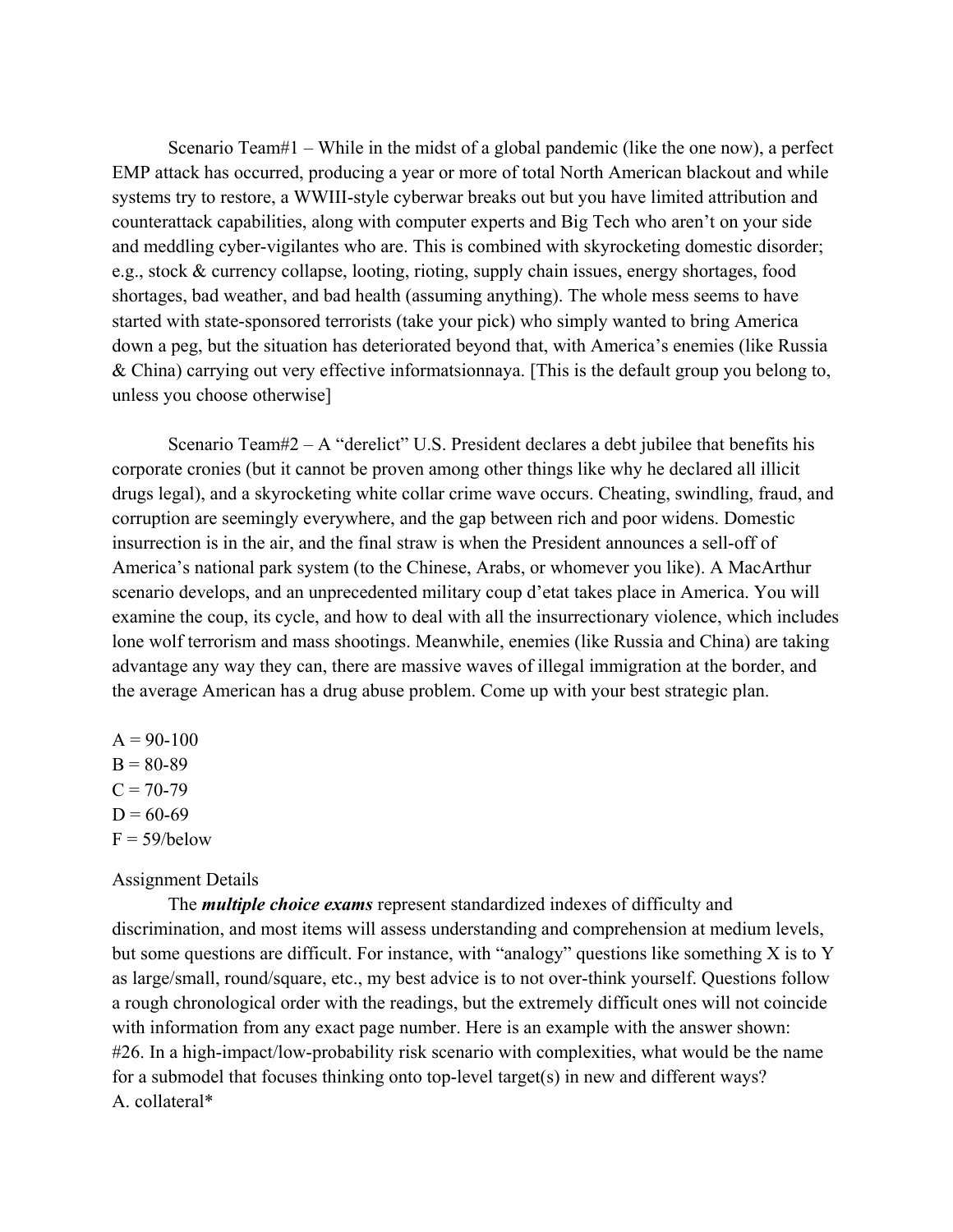B. stochastic

C. competitive

D. alternative

and you would not know that unless you made a connection between indirect references, synonymic terms and concepts, and/or figured out no page number exists as a word-for-word source. My best advice is base your best guess on your intuition and command of vocabulary used in the course. Some students report better results by keeping a (posted early) printout of the exams handy while doing the readings. Find a method that works for you, but remember you only get to choose one and only one answer (the best) and can NOT provide any written commentary or argument. Arrange your MC answers on a printable piece of paper, carefully listing them as 1-A, 2-B, 3-C, etc. Pop quizzes will have a similar format and most likely cover suggested/provided readings.

The *essays* are to be original (your own words) and thoughtful (exploratory), with the closest thing to a rubric being the REOS metric, with Observation and Substance granted more weight than Reasoning and Evidence. There is no need to write a lit review, and no citations are expected unless you think they will help. Nor is there really any length requirement. It's the substance that counts. Some students are able to do it in three-fourths of a page, and others take longer. Look for some key insight that is either novel or needs emphasizing. Feel free to modify or revise any of the essay questions posted. Be creative, and adapt to any instructor suggestions. Each student's writing style is different, so impress me with the best you got.

The *discussions* consist of instructor-led and/or student-led topics that can be steered in any direction by replies (which are expected) as well as new threads because replies are not the place to present any new idea. Please refrain from "Good job, Mary" facile replies. Discussions are not as rigorous as essays, so feel free to share opinions, random thoughts, and anything else like some marvelous reading you found. Ongoing, regular participation is expected, and the minimal weekly expectation is one original contribution and one reply. Please do not try to bomb the discussion boards in hopes of racking up points. The DiscRate score varies, but a slow but steady normal pace will assure it reaches max by the end of the term, so enjoy and have fun.

The **FEMA** project requires you visit their website. URL is: <https://training.fema.gov/is/> and search for one of the EMI Distance Learning courses that interests you. Take time to look thru the entire course list and pick one that is most conceptual, thought-provoking, and relevant to the course. In other words, don't pick an easy one like "How to Read a Map" or one only involving practical, specialized guidance. There are hundreds to choose from. If you are already a holder of any certificates from them, let me know, and I may assign you a proxy grade for this assignment. Otherwise, a short 2-4 page review of one is in order, and you must not only provide a concise review but critique it as well.

The **CRITppr** is a longer  $(5 + pg)$  writing assignment which is also a critique, and calls for citations (as to whom or what you're critiquing) and a specific analysis of some part of the knowledge base about BIOSEC, WMDSEC, CYBER, border security, or a CIP sector, event, topic, or cycle. You should strive to include a chart, map, or diagram and edit your work.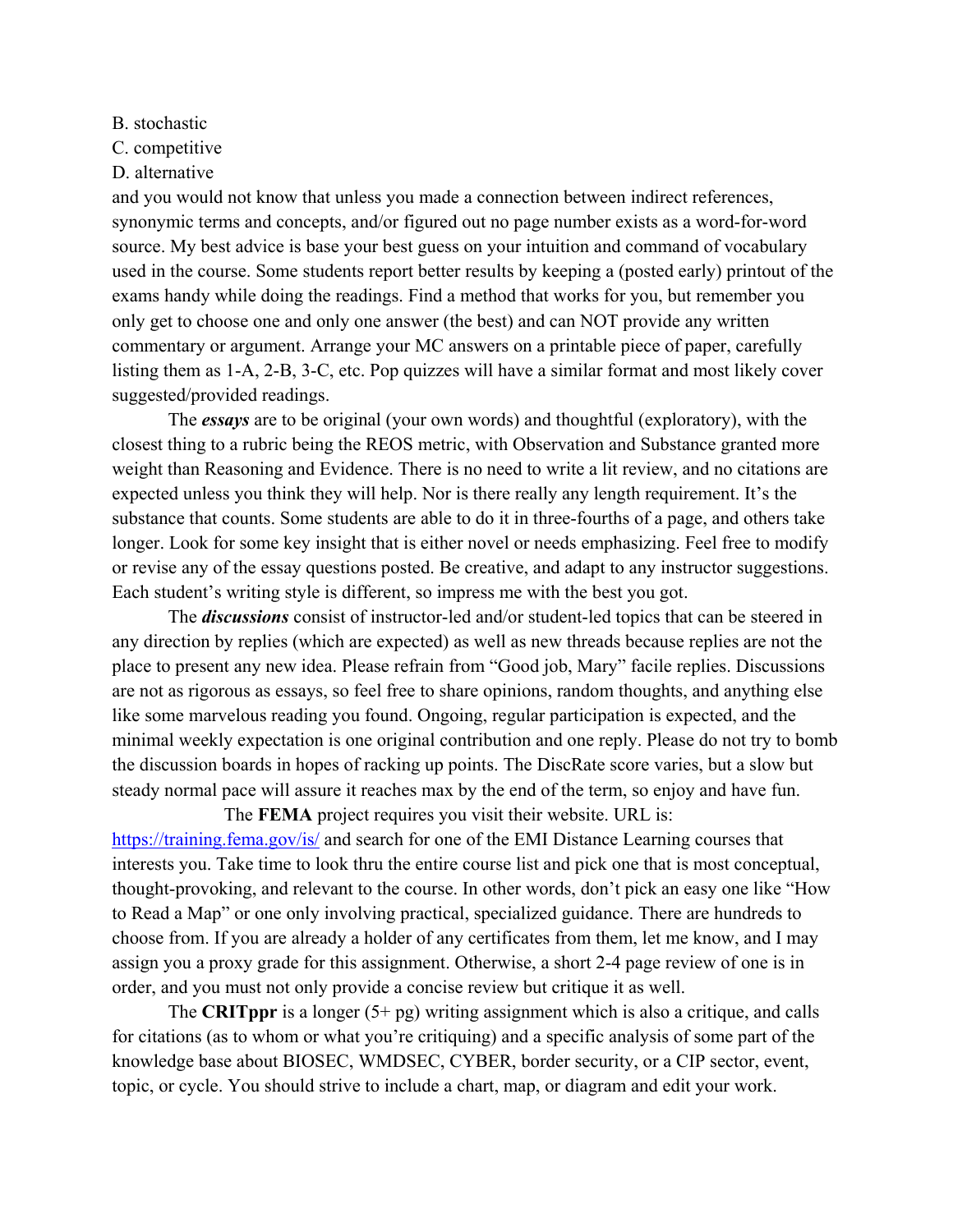# Essay Questions

More may be forthcoming later, but here the standard ones to choose from. For any chosen, please refrain from reciting definitions and textbook- or encyclopedia-like descriptions. Instead, the highest grades go towards brave, beyond-the-ordinary deliberations over the more contentious issues involving the topic. For example, leadership or partnership issues always make for good deliberation, especially as they pertain to minority issues. Attention to power and authority pays off. Also, remember there is always the issue of whether projects should be solely devoted to crime prevention or be multi-issue. Finally, remember trust, cost, and personnel issues are important.

#### A. Is DHS obsolete?

- B. What is the role of DoD in HLS?
- C. What type of terror is the worst HLS threat?
- D. What constrains the use of WMD?
- E. Do walls and fences work for border security?
- F. How should public warning advisories work?
- G. How can extremism be deradicalized?
- H. What does a layered response really mean?
- I. How can pork barrel spending be reigned in?
- J. Which DHS technology should be invested in?
- K. How does a government restore trust?
- L. What is the best way to mobilize volunteers?
- M. Is ILP the best paradigm for policing?

# Course Rules

I always give you the benefit of the doubt by small rounding and bump-ups. Both individualized and group feedback is given, and when applicable, your later work should improve on earlier work. I do not give extra credit; I do not give unexcused makeups, and I do not allow do-overs. Be sure all your assignments are in by the approximate times posted (give or take a week). Your work should reflect editing on your part. There are fractional bonus points for turning in something early, and penalty points for turning in something late. A list (e.g., 1-A, 2- B, 3-B) of multiple choice answers is to be turned in on a one-page answer sheet of your own making (for ease of printing purposes). Writing should be in well-processed sentences and paragraphs and strive toward succinctness and insightfulness. Feel free to expand on anything in any way which best expresses your demonstration of mastery. I encourage you to advance your mastery by utilizing our school's library resources. You must have completed at least the midterm before requesting an incomplete or withdrawal. You will be monitored about the time you spent accessing the course, the readings, the discussions, and other content areas by the D2L statistics counter. Participation matters. Keep abreast of any instructor announcements, and observe etiquette.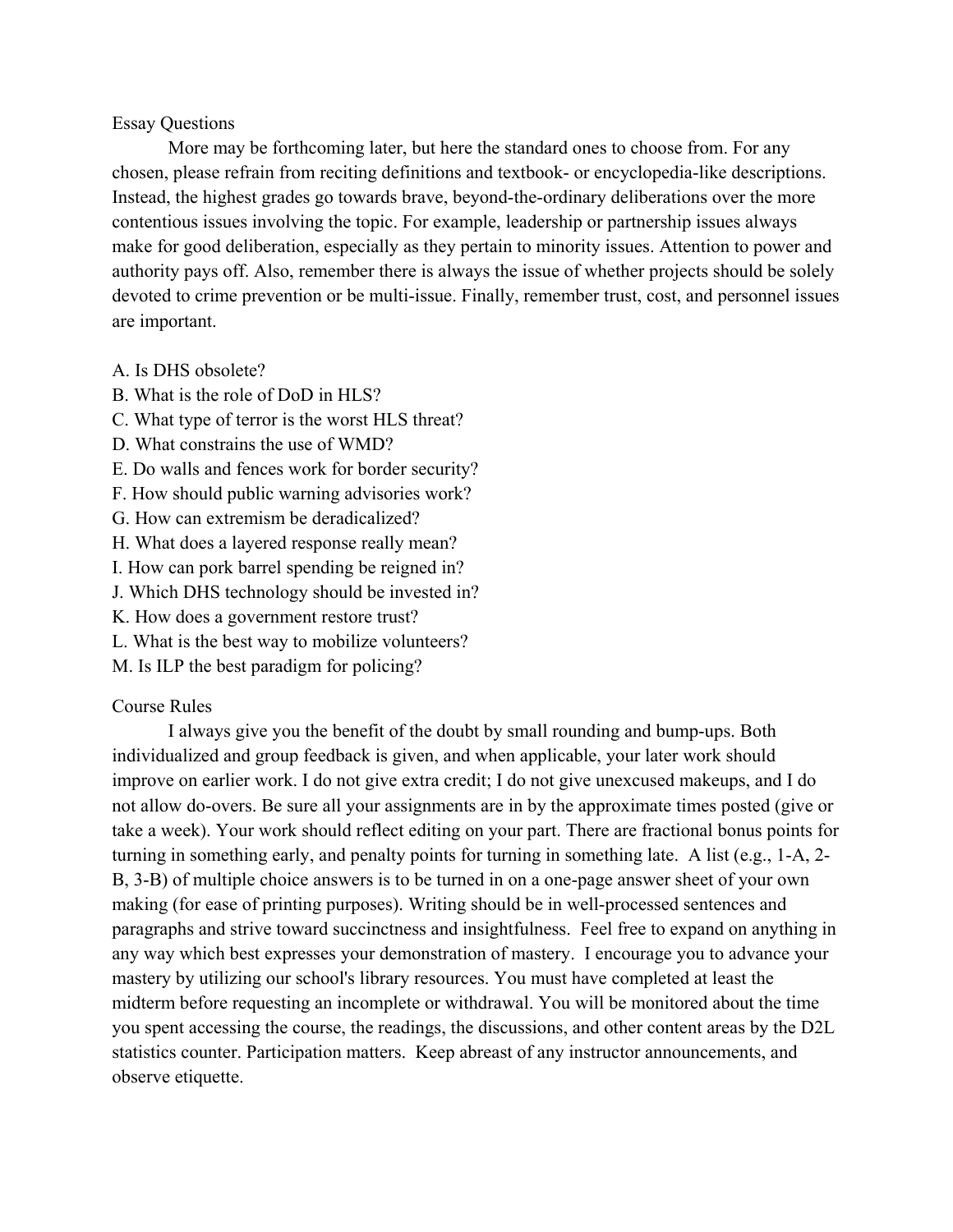### Disability Policy

Austin Peay State University abides by Section 504 of the Rehabilitation Act of 1973, which stipulates that no student shall be denied the benefits of an education "solely by reason of a handicap." Disabilities covered by law include, but are not limited to, learning disabilities, hearing, sight, or mobility impairments.

Any student that has a condition that may affect his/her academic performance is encouraged to make an appointment with Disability Services (telephone (voice) 221-6230 (tty) 221-6278 to discuss the matter. This discussion should take place before the first exam

If you have a documented disability that may have some impact on your work in this class and for which you may require reasonable accommodations, communicate this with me before the first exam. Also, please make sure your documentation is up to date in Disabilities Services in Morgan University Center 114 on the Clarksville Campus, 931-221-6230, [disabilityservices@apsu.edu.](mailto:disabilityservices@apsu.edu) Reasonable accommodations can be arranged such as taking exam via the Center, extended time for doing assignments, and excused absences.

#### Policy on Minors

Minors accompanying staff, faculty, students, or visitors on campus are not permitted in classrooms. However, affiliated minors may utilize classrooms designated for use by a program approved by the university in which they are a participant. Service animals are by permit only.

#### Policy on Academic Integrity and Misconduct

Academic misconduct consists of plagiarism, cheating, fabrication, or collusion, according to APSU Policy 3:005, which allows instructors to lower a grade to any extent as a sanction and mandates reporting of any suspected cases of misconduct. The due process rights of students are outlined in the Student Code of Conduct handbook, and generally, classroom misconduct consists of anything that obstructs or disrupts the learning environment such as repeated outbursts, failure to maintain decorum, or the continued use of any disturbing device such as a cell phone or laptop which affects the concentration of others. The instructor can order the temporary removal or exclusion of any student engaged in disruptive conduct. Permanent exclusion procedures are in the Student Code of Conduct.

# COVID-19 Syllabus Supplement

We should all continue to take steps to mitigate the spread of COVID-19. Masks are recommended for all faculty, staff, and students while indoors. To help keep our university community safe, vaccination and boosters are strongly encouraged and readily available, including at APSU's Boyd Health Services. Contact them at (931) 221-7107.

Any student exhibiting symptoms of COVID-19 should seek a test. If any student tests positive for COVID-19, or if an unvaccinated student is exposed to someone who has tested positive, that student is required to fill out the [COVID-19 Self-Reporting Form](https://cm.maxient.com/reportingform.php?AustinPeayStateUniv&layout_id=19) and isolate for five days from the onset of symptoms. If fever-free without medication, and if other symptoms are improving, the student can return to normal activities on Day 6. The student is strongly